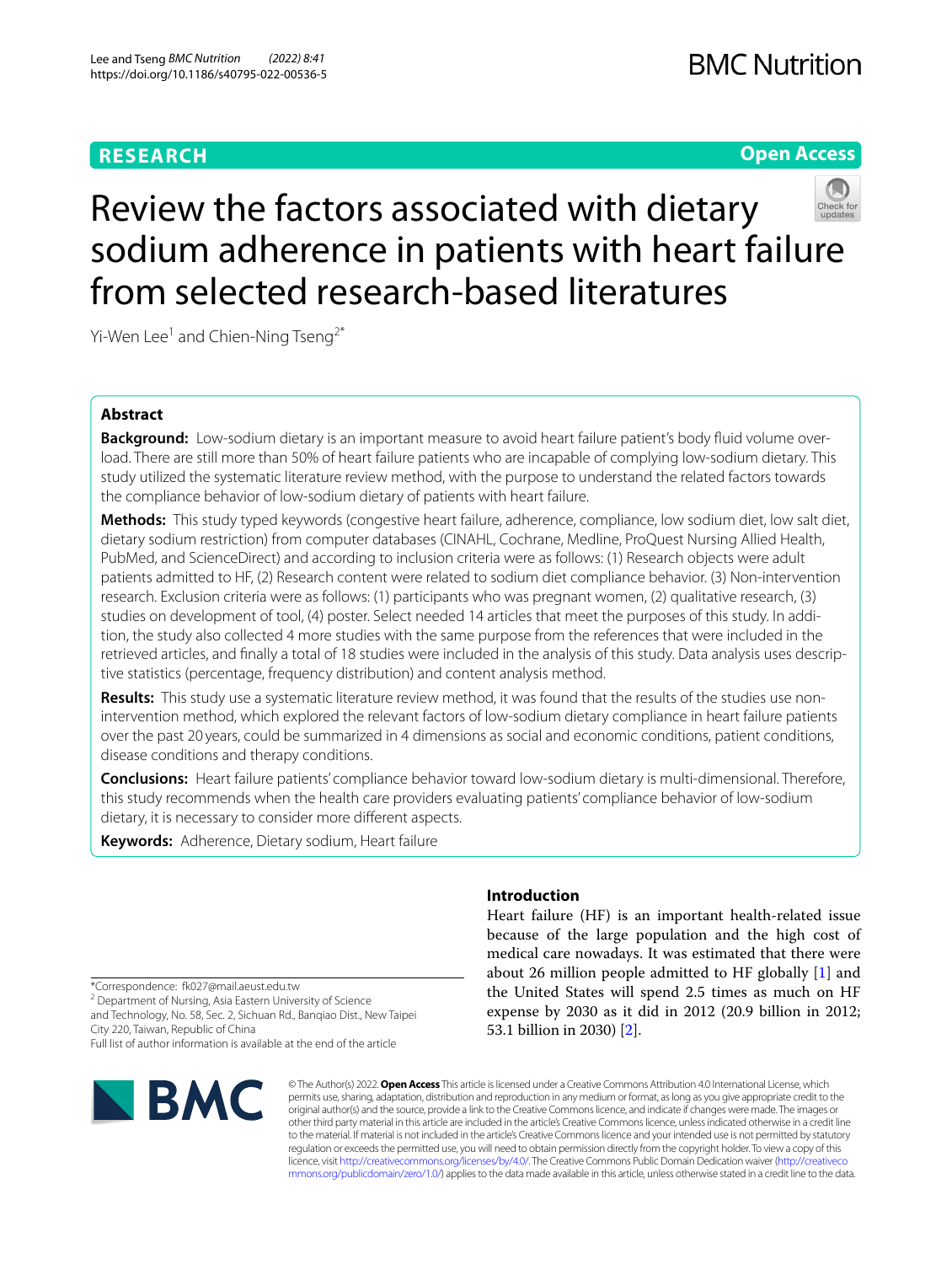Symptoms of fuid volume overload for HF are common and serious. According to Kammar-García et al. (2018), studies had shown that 71.6% of patients with HF who receive treatment in emergency department also had symptoms of fuid volume overload. So it is critical to monitor the patients' body fuid volume retention, because it strongly predicts the readmission and the event-survival time [[3\]](#page-6-2).

The cause of physiological mechanism of the fluid volume overload is not yet known currently. Some scholars believed that body fuid volume overload may be related to the long-term activation of the neuro-hormonal system and interference of constant physiological body fluids  $[4]$  $[4]$ , while others believed that fluid volume overload positively correlates with the sodium retention in the body [[5\]](#page-6-4). Patients' excessive body fuid volume state would beneft from low-sodium diet which was mostly recommended by health care workers reasons were: (1) High-sodium diet will change the various properties of proteins that responsible for calcium balance and myocardial contractility, which leads to the cause of myocardial constriction, development of hypertension and various cardiovascular complications  $[6]$  $[6]$ . (2) If patients with hypertension continued the adoption of highsodium diet, it will increase the risk of cardiovascular events and death rate [\[7\]](#page-6-6). Hypertension is also one of the causes of HF.  $(3)$  The higher the sodium intake, the higher the risk of acute decompensated heart failure [\[8](#page-6-7)]. (4) Patients admitted with HF symptoms accompanied by low-sodium diet performed better in prognostic clinical prediction [\[9\]](#page-6-8). (5) Sodium intake below 3g per day could positively improve symptom burden and clinical health outcome in patients with HF [[10\]](#page-6-9).

Many scholars and experts [\[11](#page-6-10), [12](#page-6-11)] believed that attention to patient sodium intake was the focus of care for HF. But according to the result of systematic literature review process, 50–88% of HF patients failed to follow the recommendations of a low-sodium diet [\[13](#page-6-12)]. HF is a chronic disease, theoretically patients should have multiple opportunities to receive dietary care, but many of them were still unable to follow the recommendations of a low-sodium diet. Therefore, this study used the systematic literature review method to understand the factors of patients' low-sodium dietary compliance behavior. It is expected that this research result will assist to improve the care for patients with HF who comply with lowsodium diet.

#### **Methods**

This study collected non-interventional research literatures that concerned the low-sodium diet behavior of the patients with HF by systematic literature review method, further to understand the relevant factors associated with. The included literatures in the analysis were collected in a stepwise process, keywords were typed (congestive heart failure, heart failure, adherence, compliance, low-sodium diet, low salt diet, dietary sodium restriction) from computer databases (CINAHL, Cochrane, Medline, ProQuest Nursing Allied Health, and PubMed, and ScienceDirect), and searched the database for English literature from insight to 2020, a total of 1410 articles gained, there were 259 duplicates removed. The rest of 1151 articles were learned from which title and abstract sorted by inclusion and exclusion criteria, again 1133 were deleted afterwards. Three intervention studies were deleted from the remained 18 full articles, one article that was not fnding the factors associated with low sodium intake were removed further, and fnally selected the 14 articles that meet the purposes of this study. In addition, this study also collected 4 more studies with the same purpose from the relevant references section of the retrieved articles, and eventually a total of 18 studies were included in the analysis of this study (Fig. [1\)](#page-2-0).

The conditions to include the articles in the analysis were: (1) Research objects were adult patients admitted to HF. (2) Research content were related to sodium diet compliance behavior. (3) Non-intervention research. Exclusion criteria were as follows: (1) participants were pregnant women, (2) qualitative research, (3) studies on development of tool, (4) poster.

#### **Analysis**

Data Analysis was computed and processed by descriptive statistics and content analysis. Descriptive statistics were mainly the presentation and application of percentage, frequency distribution, characteristics description of this study. Whilst content analysis was mainly the analysis based on HF patients who comply with the behavior of low-sodium diet.

Five procedures of content analysis were: (1) Collection and organization of all information included in the retrieved articles: review the integrity of data collection to number and fle them in well-ordered manner. (2) Familiarization of analysis yet to be completed: the researchers read all the data repeatedly to familiarize themselves with the nature of the data and the ideas generated by notes and annotations taken. (3) Identifcation of the unit of analysis: the purpose of the study was followed by the determination of unit of analysis as the researchers took the factors of compliance behavior on restricted sodium diet. (4) Numbering and coding the research results that were included in analysis in a proper-order manner. (5) Generalization of the meaning unit into categories  $[14, 15]$  $[14, 15]$  $[14, 15]$  $[14, 15]$ . The classification framework of this study referred to the 5 dimensions of medication instruction adherence behavior that were proposed by World Health Organization (WHO) (2003)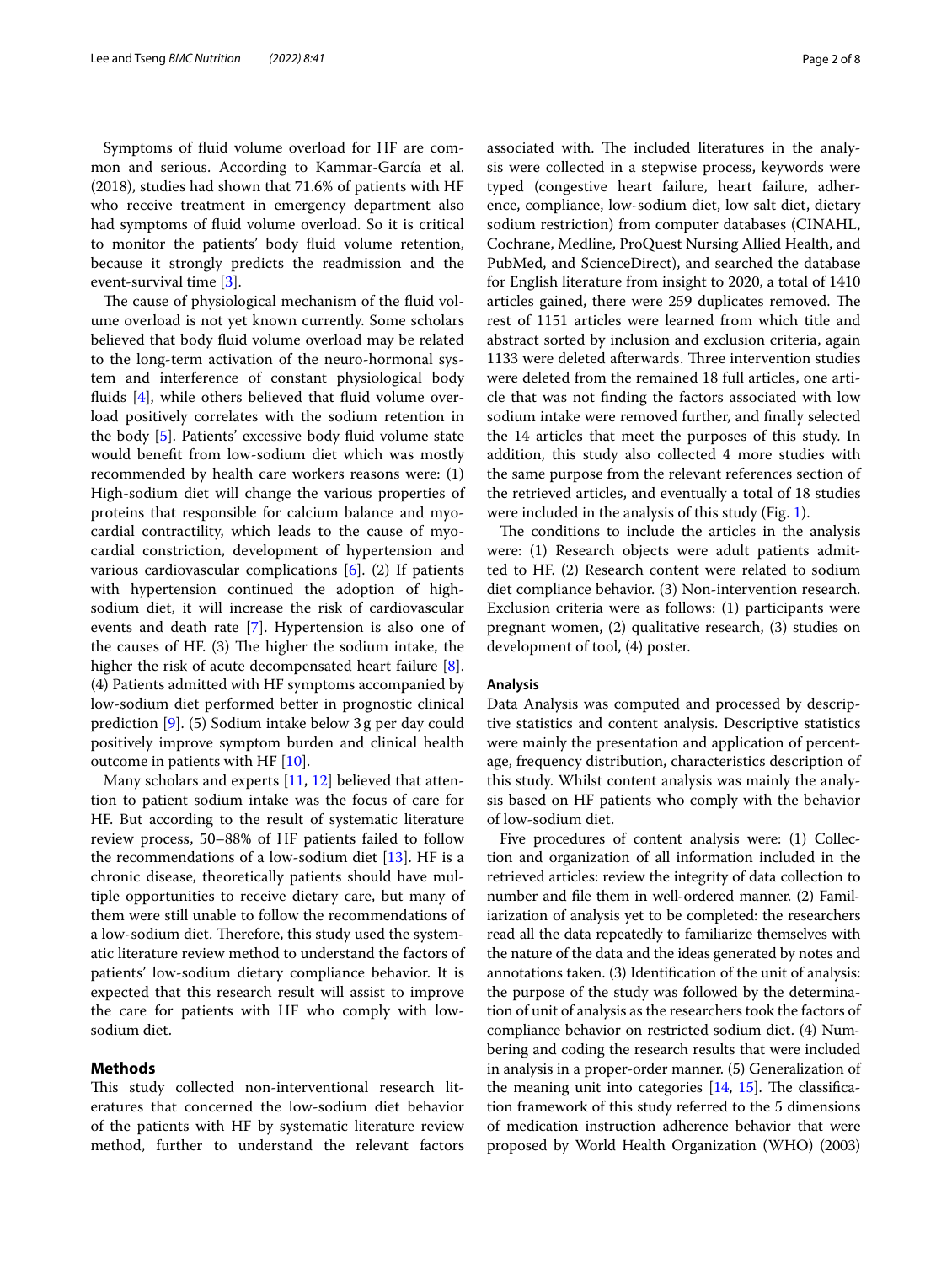

<span id="page-2-0"></span>[[16](#page-7-0)]. The rigorous approach to data analysis was the reexamination of the categorized data after two to 4 weeks of interval and consulted other researchers to review all the analytical and categorized data.

#### **Results**

#### **The characteristics of the analyzed article**

There were 19 articles included in the analysis which was published between the year  $2001-2020$  ( $n=19$ ), nine articles as secondary analysis [\[17](#page-7-1)–[25\]](#page-7-2), one article in pilot study (longitudinal design) [\[26\]](#page-7-3), eight articles in original study (crosssectional design) [\[27](#page-7-4)[–34](#page-7-5)]. Except one of the articles published from South Korea [\[29\]](#page-7-6), the rest were from the United State (*n*=17) [\[17](#page-7-1)[–28](#page-7-7), [30](#page-7-8)[–34\]](#page-7-5). As in study population, except one article paired patients with HF (mostly male) and primary care providers (mostly female), there were 114 patients recruited as research subjects [[20\]](#page-7-9), while the remaining research subjects were received as outpatients (*n*=14) [\[17–](#page-7-1) [19,](#page-7-10) [21](#page-7-11)[–27](#page-7-4), [29](#page-7-6), [31](#page-7-12)[–33\]](#page-7-13), male (*n*=17) mostly [\[17](#page-7-1)[–19](#page-7-10), [21](#page-7-11)[–34](#page-7-5)], number of recruitment cases between 24 and 445 [\[17](#page-7-1)[–19](#page-7-10), [21–](#page-7-11)[34\]](#page-7-5), with an average age of 54–71years [\[17](#page-7-1)[–19](#page-7-10), [21](#page-7-11)[–34](#page-7-5)]. In terms of patients' HF characteristics, the mean Left Ventricular Ejection Fraction (LVEF) was between 27 and 68% [[17,](#page-7-1) [20](#page-7-9)[–30,](#page-7-8) [32](#page-7-14)[–34](#page-7-5)]. New York Heart Association (NYHA) Functional Classification (FC) was dominated by  $I \sim II$  mostly (*n*=9) [[17,](#page-7-1) [18,](#page-7-15) [20](#page-7-9), [21,](#page-7-11) [27](#page-7-4), [29,](#page-7-6) [31,](#page-7-12) [33](#page-7-13), [34\]](#page-7-5). In the method of sodium intake estimation, self-reports were majorly used (e.g.

diet logs, questionnaires, interviews, checklists, etc.) (*n*=7) [18, 19, 26, 29–31, 34], followed by urinary sodium excretion  $(n=8)$  [\[21](#page-7-11)–[25,](#page-7-2) [28,](#page-7-7) [32](#page-7-14), [33\]](#page-7-13). The reports of sodium intake estimation that utilized both urinary sodium excretion and selfreports simultaneously were least  $(n=3)$  [\[17](#page-7-1), [20](#page-7-9), [27](#page-7-4)] (Table [1](#page-3-0)).

#### **Related factors of compliance behavior towards low‑sodium diet**

This study identified meaning units through content analysis which were classifed into four categories (Table [2](#page-4-0)). The four categories were: social and economic conditions, patient conditions, disease conditions and therapy conditions. Social and economic conditions contained two subcategories: personal demographics and attribute information. Patient conditions include three subcategories: health, social support, and self-care.

#### *Social and economic conditions*

Ten included articles (55.56%) in this study demonstrated the low-sodium dietary compliance was associated with social and economic conditions. Social and economic conditions referred to two categories which were personal demographics and attribute information. Personal demographics subcategorized as age [[25,](#page-7-2) [31](#page-7-12)], gender [[17](#page-7-1), [21,](#page-7-11) [29](#page-7-6), [33\]](#page-7-13), race [\[31](#page-7-12)]. Whereas attribute information subcategorized as education level [[28\]](#page-7-7), income level [\[28](#page-7-7)], marital status [[31\]](#page-7-12), body mass index [[18,](#page-7-15) [22](#page-7-16), [24](#page-7-17), [25,](#page-7-2) [28](#page-7-7)].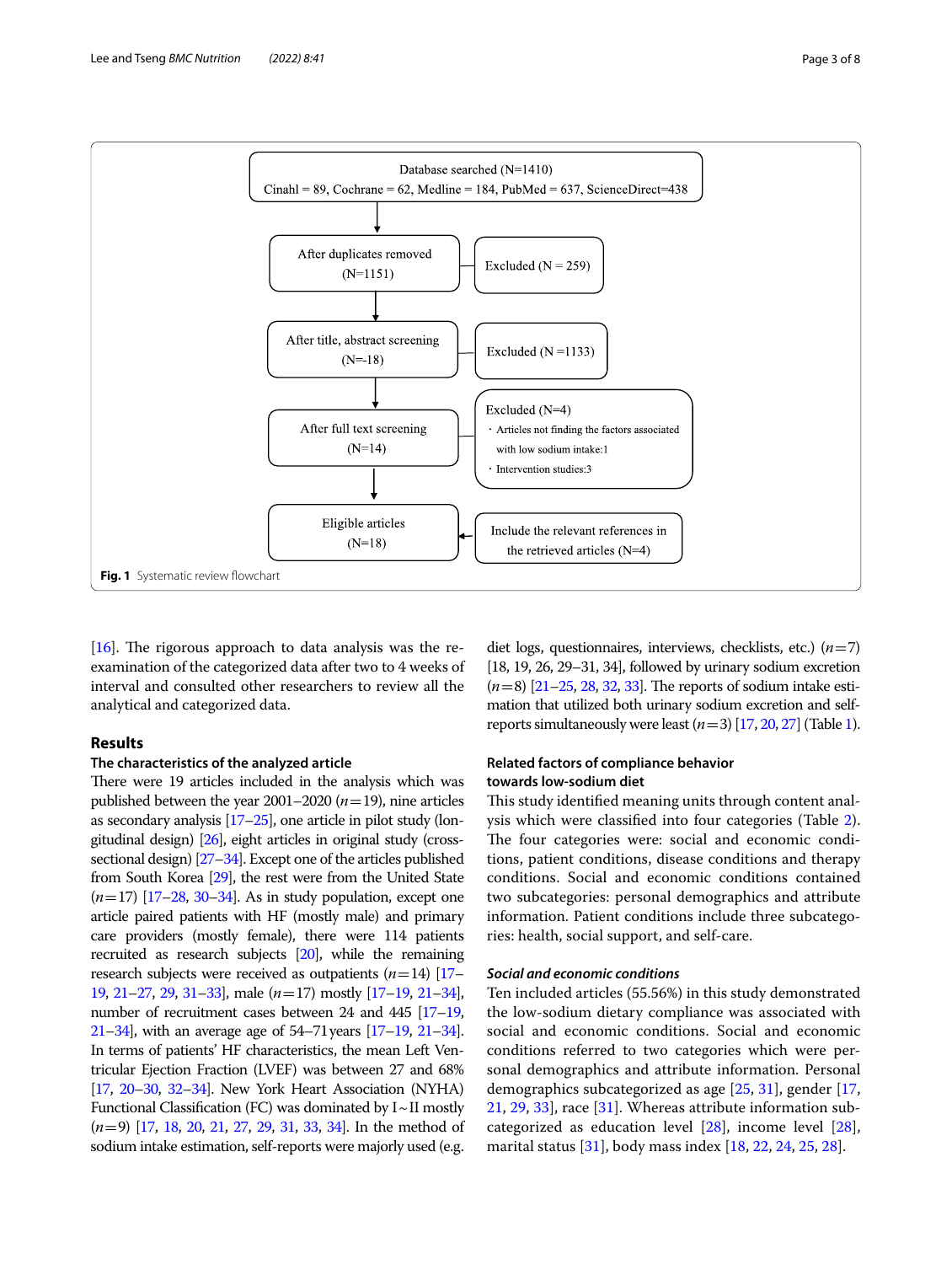#### <span id="page-3-0"></span>**Table 1** Characteristic of included studies

| Source                                   | Country              | Study type and<br>designs | Population              | Sample size            | Age, Years   | Men<br>gender, % | NYHA FC, %                               | Mean LVEF, %  | Method to<br>estimate the<br>sodium intake |
|------------------------------------------|----------------------|---------------------------|-------------------------|------------------------|--------------|------------------|------------------------------------------|---------------|--------------------------------------------|
| Lennie et al.,<br>2020 [17]              | <b>United States</b> | Secondary analysis        | Outpatient              | 223                    | $62 \pm 12$  | 59               | $-H: 54.3-$<br>$III-N:45.7$              | 36            | UNa,<br>Self-report                        |
| Smith et al.,<br>2019 [18]               | <b>United States</b> | Secondary analysis        | Outpatient              | 255                    | $61 \pm 12$  | 68               | $  -    $ : 56.1<br>$III - IV:43.9$      | No data found | Self-report                                |
| Sattler et al.,<br>2019 [19]             | <b>United States</b> | Secondary analysis        | Outpatient              | 445                    | $71 \pm 10$  | 54               | No Data Found                            | No data found | Self-report                                |
| Bidwell et al.,<br>2018 [20]             | <b>United States</b> | Secondary analysis        | Outpatient              | 114 dyads<br>$(P-C D)$ | $56 \pm 10$  | 63               | II:71.9<br>III: 28.1                     | 27            | UNa,<br>Self-report                        |
| Wu et al., 2017<br>$[21]$                | <b>United States</b> | Secondary analysis        | Outpatient              | 244                    | 62           | 67               | $1 - 11:53.5$<br>III:32.9<br>IV:13.6     | 34            | UNa                                        |
| Basuray et al.,<br>2015 [22]             | <b>United States</b> | Secondary analysis        | Outpatient              | 305                    | $69 + 10$    | 64               | $ $ -II:39<br>$III$ -IV:61               | 32            | UNa                                        |
| Chung et al.,<br>2015 [23]               | <b>United States</b> | Secondary analysis        | Outpatient              | 379                    | $62 \pm 12$  | 67               | $  -    $ :49.1<br>III:38.3<br>IV: 11.3  | 34            | UNa                                        |
| Masterson<br>Creber et al.,<br>2014 [24] | <b>United States</b> | Secondary analysis        | Outpatient              | 280                    | $62 \pm 12$  | 64               | $ $ -II:23<br>III:59<br>IV:18            | 35            | UNa                                        |
| Masterson<br>Creber et al.,<br>2014 [25] | <b>United States</b> | Secondary analysis        | Outpatient              | 279                    | $62 \pm 12$  | 64               | $ $ -II:23<br>III:59<br>IV:18            | 35            | UNa                                        |
| Riegel et al.,<br>2019 [26]              | <b>United States</b> | Pilot, Longitudinal       | Outpatient              | 24                     | $592 \pm 92$ | 67               | II: 29.2<br>III:50<br>IV:20.8            | 68            | Self-report                                |
| Chung et al.,<br>2017 [27]               | <b>United States</b> | Original, Cross-sectional | Outpatient              | 74                     | $61 \pm 14$  | 59               | H:77%<br>$III-IV:23%$                    | 39            | UNa,<br>Self-report                        |
| Dolansky et al.,<br>2016 [28]            | <b>United States</b> | Original, Cross-sectional | Outpatient<br>Inpatient | 339                    | $69 + 10$    | 61               | 1:10.3<br>II:24.2<br>III: 60.2<br>IV:5.3 | 30            | UNa                                        |
| Hwang et al.,<br>2016 [29]               | South Korea          | Original, Cross-sectional | Outpatient              | 91                     | $57 + 14$    | 67               | 1:49.4<br>II:42.9<br>III: 5.5<br>IV: 2.2 | 53            | Self-report                                |
| Alosco et al.,<br>2013 [30]              | <b>United States</b> | Original, Cross-sectional | Unclear                 | 149                    | $68 \pm 11$  | 63               | $II-HI:100$                              | 41            | Self-report                                |
| Luyster et al.,<br>2009 [31]             | <b>United States</b> | Original, Cross-sectional | Outpatient              | 88                     | $70 + 11$    | 77               | 1:46<br>II: 52<br>III: 2                 | ICD           | Self-report                                |
| Lennie et al.,<br>2008 [32]              | <b>United States</b> | Original, Cross-sectional | Outpatient              | 145                    | $65 \pm 14$  | 55               | $\parallel$ :44<br>III:47<br>IV:9        | 33            | UNa                                        |
| Chung et al.,<br>2006 [33]               | <b>United States</b> | Original, Cross-sectional | Outpatient              | 68                     | $63 \pm 14$  | 60               | 1:5.9<br>II:45.6<br>III-IV:48.5          | 30            | UNa                                        |
| Evangelosta<br>et al., 2001 [34]         | United States        | Original, Cross-sectional | Outpatient<br>Inpatient | 82                     | $54 \pm 13$  | 62               | 1:16<br>II:42.7<br>III:35.4<br>IV:6      | 28            | Self-report                                |

*Abbreviations*: *NYHA FC* New York Heart Association Functional Classifcation, *LVEF* Left Ventricular Ejection Fraction, *P-C D* Patient- Caregiver Dyads, *UNa* Urinary sodium excretion, *ICD* Implantable Cardioverter Defbrillator

#### *Patient conditions*

Thirteen included articles (72.22%) in this study showed that low-sodium dietary compliance was associated with patient conditions. Patient conditions contained three subcategories, health, social support, and selfcare. Health subcategory consisted of cognitive function

[[24](#page-7-17), [25\]](#page-7-2), diabetes [\[24](#page-7-17), [30\]](#page-7-8), nutrition [[19\]](#page-7-10), mental health [[29](#page-7-6), [31](#page-7-12), [34\]](#page-7-5), physical health [[21](#page-7-11)]. Social support subcategory referred to factors such as the meaningfulness and attitude of the signifcant others of the patients toward a low-sodium diet [[21\]](#page-7-11), anyone who eat together also followed a low-sodium diet [[23\]](#page-7-18), if there is a chef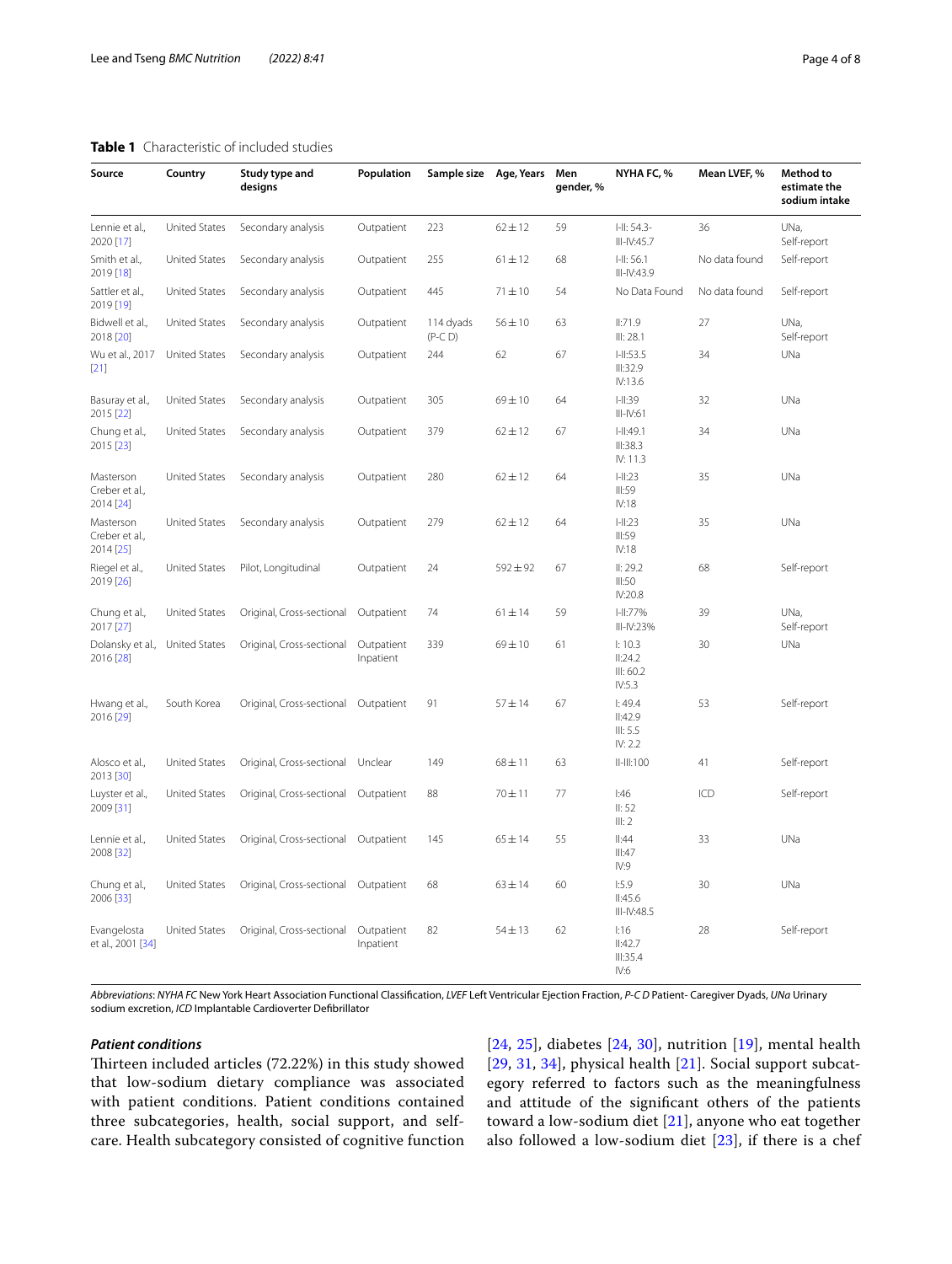| <b>Theme</b> | <b>Categories</b>                                       | <b>Subcategories</b>  | Items                                                                                                                                                                                                      |
|--------------|---------------------------------------------------------|-----------------------|------------------------------------------------------------------------------------------------------------------------------------------------------------------------------------------------------------|
|              | Dietary sodium adherence Social and economic conditions | Personal demographics | Age; Gender; Race                                                                                                                                                                                          |
|              |                                                         | Attribute information | Education level; Income level; Marital status; Body mass index                                                                                                                                             |
|              | Patient conditions                                      | Health                | Cognitive function; Diabetes; Nutrition; Mental health; physical<br>health                                                                                                                                 |
|              |                                                         | Social support        | The attitude of significant others (partner/mate) towards the<br>low-sodium diet; Anyone who eat on the same table also<br>followed a low-sodium diet; Whether there is a chef to prepare<br>food at home. |
|              |                                                         | Self-care             | Knowledge of low-sodium diet; Willpower; Motivation                                                                                                                                                        |
|              | Disease conditions                                      |                       | Period of suffer from heart failure; Severity of heart failure                                                                                                                                             |
|              | Therapy conditions                                      |                       | Medication                                                                                                                                                                                                 |

<span id="page-4-0"></span>**Table 2** Related factors of compliance behavior towards low-sodium diet

helps to prepare the food at home [[28](#page-7-7)]. Self-care subcategory, such as patients' knowledge to low-sodium diet [[20](#page-7-9), [28](#page-7-7)], patients controlled their impulsivity of eating high-sodium foods (willpower) [[34\]](#page-7-5), incentive to follow a sodium diet (motivation) [[27,](#page-7-4) [32,](#page-7-14) [34](#page-7-5)].

#### *Disease conditions*

Disease conditions referred to the characteristics of the condition in patients with HF. Two included articles (11.11%) in this study showed that low-sodium dietary compliance was associated with disease conditions. For example: period of suffering from HF [[26\]](#page-7-3), severity of HF [[21\]](#page-7-11).

#### *Therapy conditions*

Therapy conditions referred to treatment related to HF. One included article (5.56%) in this study showed that low-sodium dietary compliance was associated with therapy conditions, such as the medication  $[18]$  $[18]$ .

#### **Discussion and conclusions**

Mattes (1990) divided the research subjects into 3 equivalent groups, diferent degrees of restriction on lowsodium diet were suggested respectively: highly strict restriction, discretionary restriction, and no restriction. The result merely indicated the unhelpfulness of execution of low-sodium diet by patients with HF disregarded the degrees of limitation suggested, which might even be counterproductive in the end. This result signified there should be other unnotifed factors for enhancement of the patient's compliance behavior of lowsodium diet  $[35]$  $[35]$ . The 18 non-interventional research literatures of this study collected by systematic literature review method had applied both qualitative analysis and the classifcation framework of the 5 dimensions of medication instruction adherence behavior proposed by WHO (2003).

Result classifed the factors of adoption of low-sodium diet by patients with HF over the past 20years into four dimensions: social and economic conditions, patient conditions, disease conditions and therapy conditions. Patients with HF tend to have low willingness to follow the low-sodium diet. According to the studies of Basuray et al., the rate of adoptability of low-sodium diet compliance of patients were merely 14–23% (*n*=305). Clinically it was considered the visualization and the sensation of taste of the meal as the argument to patients' low willingness  $[22]$  $[22]$ . The result of this study was consistent with what WHO (2003) proposed: a compliance behavior is multi-dimensional factors  $[16]$  $[16]$ . Therefore, this study recommended that health caregivers should have a multidimensional consideration when evaluating patients' low-sodium dietary behavior.

This study did not illustrate the correlation between health care system conditions and compliance behavior mentioned by WHO (2003). This might be the cause of limitation to the articles included in this study were majorly secondary analysis, or the limited generalizability of few articles/studies that discussed the correlation between health care system conditions and compliance behavior of low-sodium diet at presence. Health care system conditions contained HF care equipment, policy-related factors and care guideline. The care guideline from diferent societies existed inconsistencies, for instance, The European Society of Cardiology (ESC) is neutral about whether patients with HF followed a lowsodium diet  $[36]$  $[36]$ . The Heart Failure Society of America recommends a daily sodium intake of between 2000 and 3000mg for mild patients and less than 2000mg per day for moderate to severe patients  $[37]$  $[37]$ . The American College of Cardiology Foundation (ACCF) /American Heart Association (AHA) recommended classifcation by stages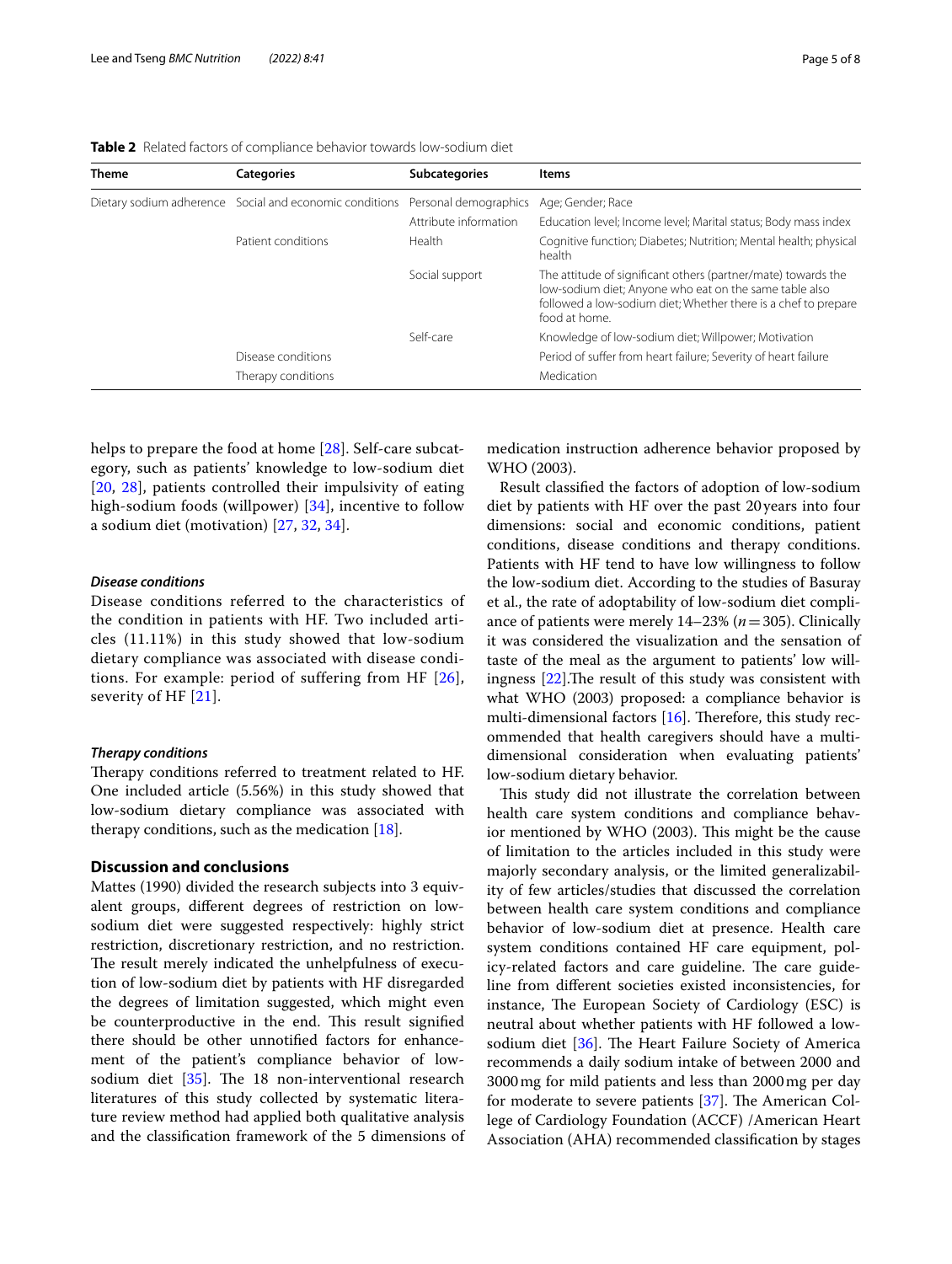depending on the severity of HF patients. The consumption of patients in the stages A and stage B were less than 1500mg of sodium per day, and those in the stages C and Stages D consumed less than 3000mg of sodium per day [[38\]](#page-7-22). If reliability and professionality of organizations as such do not share the common consistent point of view towards low-sodium diet related to HF, this might cause the health care providers ofered the inconsistent information or instruction when health-educating the patients which furthermore afected the low-sodium compliance of patients. Hence it would certainly be benefcial from exploration of consistent recommendations to the amount of daily sodium intake of patients with HF.

According to Kuehneman et al., studies exhibited the decompensation patients' capability of successful avoidance to the excessive ingestion of dietary sodium through food hygiene education and the tracking system regardless meal ordered from cafeteria within hospital or take out from restaurant during hospitalization. Thus, the healthcare equipment proved to possibly afect the lowsodium diet compliance behavior of patients [[39\]](#page-7-23). For the purpose of enforcement of the low-sodium diet compliance behavior, the relationship between healthcare system and low-sodium diet worth further discussions.

The result of this study indicated that the major method of estimation of sodium intake was self-report, which followed by sodium urine excretion method. This result unlike Sousa et al. (2020) [[40](#page-7-24)], whereas the literature which analyzed 13 documents and demonstrated that most literatures estimated sodium intake were using sodium urine excretion method. The possible reason of unlikeness might be the literatures included in the analysis.

It was essential to understand sodium intake when exploring compliance with a low-sodium diet. There were three broad ways to estimate the quantity of sodium intake: by sodium urine, by using a duplicated portion, by self-reporting (e.g. dietary questionnaires, dietary logs, dietary memory records, etc.)  $[41]$  $[41]$ . These ways of estimation helped to comprehend the amount of sodium intake, but there were some limitations to be aware of. For example, estimation process of sodium intake with sodium urine required a high degree of cooperation from the patient and the patient's ability to collect urine in its entirety [\[28](#page-7-7)]. Using a duplicate portion to estimate sodium intake required the preparation of two exact servings of food, one for the patient's diet and one for analysis of the sodium in the content of the food. Uneconomical feelings might occur in third person's view (waste of food). Consultation to patients by questionnaire to self-confessed compliance with the sodium diet, it might not provide a true understanding of the patient's sodium intake amount. By asking the patient either to make a dietary log or a dietary memory record for the estimation of sodium intake amount, it required the patient to scale the food weight before and after meals respectively. However, it does not meet with the people's general eating habits. As well as the need of the patient capability to correctly use the scale, correctly recorded and recall the type of food eaten, quantity etc. In addition, the accessibility and availability of computer software assistance is to be considered, whether the computer software has the efect of ingredient analysis of homemade cultural food [[41](#page-7-25)]. Thus, the fnding of convenience and accuracy to the estimation of sodium intake amount is a necessary future effort.

Although this study presented multi-dimensional factors that related to patient's low-sodium diet compliance behavior, the items in each dimension proposed were inconsistent with the relation to the behavior. For example, in the case of patient conditions, studies had shown that no signifcant diference in performance of low-sodium dietary compliance between patients with HF and patients sufered with both HF and diabetes  $(p=0.810)$  [\[27](#page-7-4)]. But meanwhile there were also studies shown that the patients sufered with both HF and diabetes tended to have excessive sodium intake amount over the recommended amount  $(p=0.016)$  [\[25](#page-7-2)]. Studies of Creber et al. [[24](#page-7-17)]showed that patients with both HF and diabetes tended to have adoption of higher sodium diet  $[24]$ . In the case of therapy conditions, studies  $[25]$  $[25]$  $[25]$ had shown that patients who used diuretics cannot predict their low-sodium diet compliance behavior. There were literatures [\[9](#page-6-8)] also mentioned that the use of diuretics caused dehydration, less saliva discretion afected the speed of food breakdown, which in turn changed the feeling of taste and salt-taste sensitivity. The Angiotensin-Converting Enzyme Inhibitors (ACEI) remained not concluded. Studies [\[18\]](#page-7-15) have revealed that patients who followed ACEI had 13% more sodium consumption than patients who did not. But also there were other studies [[22\]](#page-7-16) indicated ACEI did not cause diferences in lowsodium diet compliance behavior. In the case of social and economic conditions, studies [[33\]](#page-7-13) indicated female patients had higher compliance behavior in comparison with male patients, which studies of Wu et al.(2017), also shown the result of higher dietary sodium intake amount of male patients  $(4.04 g)$  than female patients  $(3.35 g)$ . Studies of Lennie et al. (2008) presented the gender difference in the appetite response due to basic energy intake and energy density requirement which males' calorie intake amount were more than female's intake amount generally. But sodium intake amount do not vary by gender diference even the involvement of the calories intake amount was taken into consideration [\[32](#page-7-14)]**.**

As in the disease conditions, though the compliance behavior of low-sodium diet was signifcantly related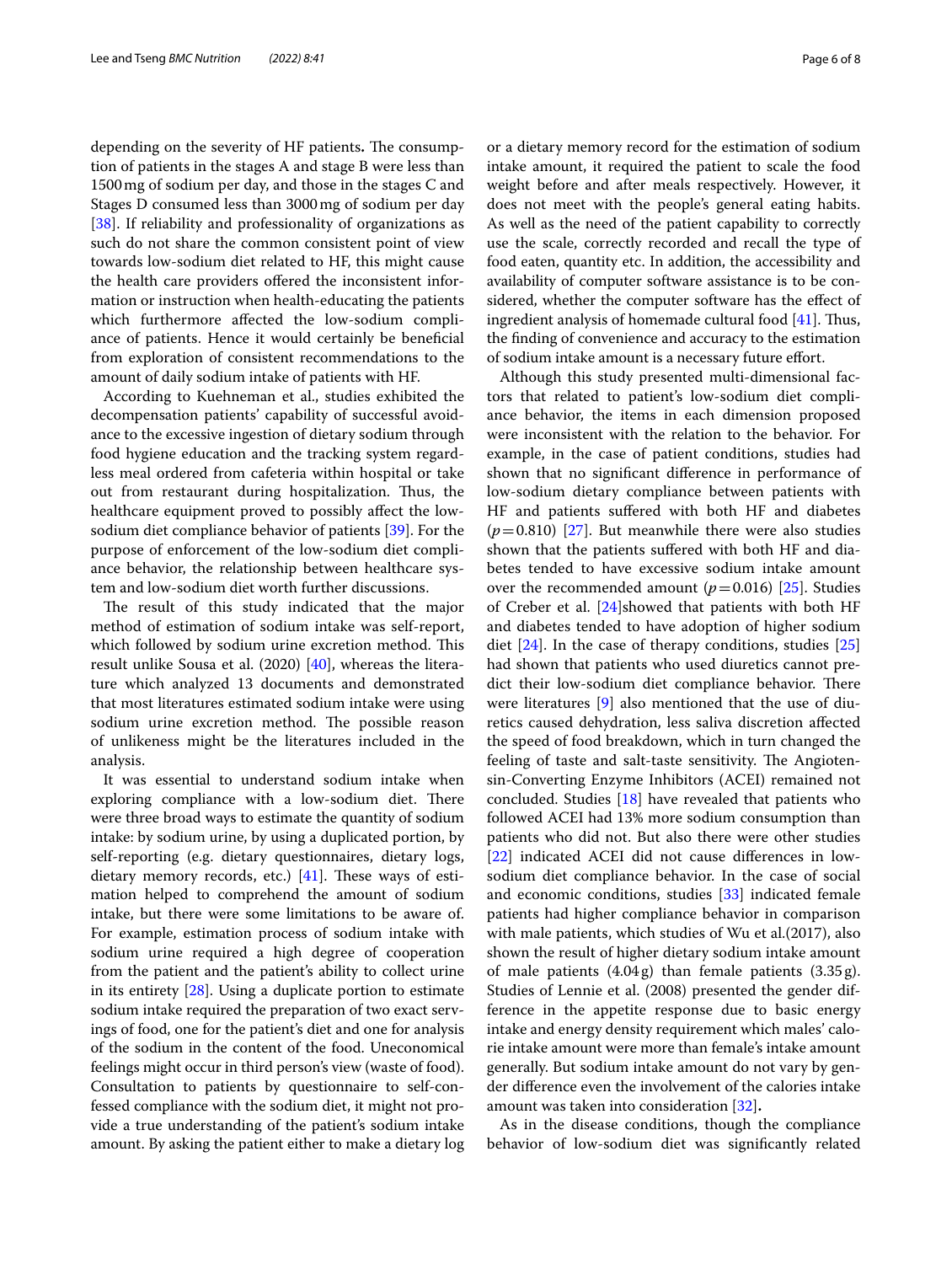to the severity  $[21]$  $[21]$  and the suffering period of HF  $[26]$  $[26]$ . Since the literatures and articles included in the analysis of this study were not enough, further discussion is necessary in topics like the correlation of the variance curve of low-sodium diet compliance behavior associated with the movement in the timeline, as well as the severity of HF and compliant behavior of low-sodium diet.

This study believed if patients were unable to follow the health caregiver's low-sodium dietary recommendations, and meals are essential for daily life, this advice should be stressful for those who fail to comply. Through this study, one could understand the factors related to patients' lowsodium dietary compliance behavior, and hope it could be advantageous in improvement of patients' compliance with low-sodium diet behavior.

#### **Limitations**

Each literature has diferent importance of contribution to the academic system. Although the information used by secondary analysis usually encounter the question of credibility and validity, but discussion of the serious topic such as HF patients' diet do require the consideration of manpower and material costs, secondary analysis can be a good approach in this case. Because of the above reasons, this research screened out a number of secondary analysis literatures after inclusion criteria.

This study described only 18 studies included in the analysis, and while these results could serve as reference for improvement of compliance with low-sodium diet behavior in patients with HF, it is critical to remind readers that this study did not cover all the potential factors related to patients' low-sodium dietary compliance, still there was a need to provide more comprehensive and complete healthcare surroundings in terms of patient individuality.

#### **Acknowledgements**

None.

#### **Authors' contributions**

The study was led by Lee. Lee wrote the main manuscript text. Both Lee and Tseng participate at all stages of the systematic review. The authors read and approved the fnal manuscript.

#### **Funding**

Not applicable.

#### **Availability of data and materials**

This was a systematic review. All of the included studies were elaborated in the fnding.

#### **Declarations**

**Consent to publication** Not applicable.

**Ethics approval and consent to participate** Not applicable.

#### **Competing interests**

None.

#### **Author details**

<sup>1</sup> College of Nursing, Chang Gung University of Science and Technology, No 261, Wen‑Hwa 1st Rd., Kwei‑Shan, Taoyuan City 33303, Taiwan, Republic of China. <sup>2</sup> Department of Nursing, Asia Eastern University of Science and Technology, No. 58, Sec. 2, Sichuan Rd., Banqiao Dist., New Taipei City 220, Taiwan, Republic of China.

# Received: 13 August 2021 Accepted: 11 March 2022<br>Published online: 03 May 2022

#### **References**

- <span id="page-6-0"></span>1. Ambrosy AP, Fonarow GC, Butler J, Chioncel O, Greene SJ, Vaduganathan M, et al. The global health and economic burden of hospitalizations for heart failure: lessons learned from hospitalized heart failure registries. J Am Coll Cardiol. 2014;63(12):1123–33. [https://doi.org/10.1016/j.jacc.2013.11.053.](https://doi.org/10.1016/j.jacc.2013.11.053)
- <span id="page-6-1"></span>2. Hauptman PJ. Global Health and heart failure. J of Card Fail. 2018;24(1):1– 2.<https://doi.org/10.1016/j.cardfail.2017.12.002>.
- <span id="page-6-2"></span>3. Kammar-García A, Pérez-Morales Z, Castillo-Martinez L, Villanueva-Juárez JL, Bernal-Ceballos F, Rocha-González HI, et al. Mortality in adult patients with fuid overload evaluated by BIVA upon admission to the emergency department. Postgrad Med J. 2018;94(1113):386–91. [https://doi.org/10.](https://doi.org/10.1136/postgradmedj-2018-135695) [1136/postgradmedj-2018-135695](https://doi.org/10.1136/postgradmedj-2018-135695).
- <span id="page-6-3"></span>4. Masella C, Viggiano D, Molfno I, Zacchia M, Capolongo G, Anastasio P, et al. Diuretic resistance in cardio-nephrology: role of pharmacokinetics, Hypochloremia, and kidney remodeling. Kidney Blood Press Res. 2019;44(5):915–27. [https://doi.org/10.1159/000502648.](https://doi.org/10.1159/000502648)
- <span id="page-6-4"></span>5. Bennett SJ, Huster GA, Baker SL, Milgrom LB, Kirchgassner A, Birt J, et al. Characterization of the precipitants of hospitalization for heart failure decompensation. Am J Crit Care. 1998;7(3):168–74.
- <span id="page-6-5"></span>6. Patel Y, Joseph J. Sodium intake and heart failure. Int J Mol Sci. 2020;21(24):9474.<https://doi.org/10.3390/ijms21249474>.
- <span id="page-6-6"></span>7. Mente A, O'Donnell M, Rangarajan S, Dagenais G, Lear S, McQueen M, et al. Associations of urinary sodium excretion with cardiovascular events in individuals with and without hypertension: a pooled analysis of data from four studies. Lancet. 2016;388(10043):465–75. [https://doi.org/10.](https://doi.org/10.1016/S0140-6736(16)30467-6) [1016/S0140-6736\(16\)30467-6](https://doi.org/10.1016/S0140-6736(16)30467-6).
- <span id="page-6-7"></span>8. Arcand J, Ivanov J, Sasson A, Floras V, Al-Hesayen A, Azevedo ER, et al. A high-sodium diet is associated with acute decompensated heart failure in ambulatory heart failure patients: a prospective follow-up study. Am J Clin Nutr. 2011;93(2):332–7.<https://doi.org/10.3945/ajcn.110.000174>.
- <span id="page-6-8"></span>9. Sousa MM, Gouveia BLA, Almeida TCF, Freire MEM, Melo FABP, Oliveira SHDS. Evidence related to sodium restriction in patients with heart failure. Rev Bras Enferm. 2020;73(4):e20180874. [https://doi.org/10.1590/](https://doi.org/10.1590/0034-7167-2018-0874) [0034-7167-2018-0874.](https://doi.org/10.1590/0034-7167-2018-0874)
- <span id="page-6-9"></span>10. Son YJ, Lee Y, Song EK. Adherence to a sodium-restricted diet is associated with lower symptom burden and longer cardiac event-free survival in patients with heart failure. J Clin Nurs. 2011;20(21–22):3029–38. [https://](https://doi.org/10.1111/j.1365-2702.2011.03755.x) [doi.org/10.1111/j.1365-2702.2011.03755.x.](https://doi.org/10.1111/j.1365-2702.2011.03755.x)
- <span id="page-6-10"></span>11. Saleh ZT, Lennie TA, Alhurani AS, Almansour IM, Hamza A, Moser DK. High dietary sodium intake is associated with shorter event-free survival in patients with heart failure and comorbid diabetes. Clin Nurs Res. 2021;30(2):154–60. <https://doi.org/10.1177/1054773819888743>.
- <span id="page-6-11"></span>12. Neily JB, Toto KH, Gardner EB, Rame JE, Yancy CW, Sheffield MA, et al. Potential contributing factors to noncompliance with dietary sodium restriction in patients with heart failure. Am Heart J. 2002;143(1):29–33.
- <span id="page-6-12"></span>13. van der Wal MH, Jaarsma T, van Veldhuisen DJ. Non-compliance in patients with heart failure; how can we manage it. Eur J Heart Fail. 2005;7(1):5–17. [https://doi.org/10.1067/mhj.2002.119380.](https://doi.org/10.1067/mhj.2002.119380)
- <span id="page-6-13"></span>14. Creswell JW. Research design: qualitative, quantitative, and mixed methods approaches. London: Sage Press; 2003.
- <span id="page-6-14"></span>15. Graneheim UH, Lundman B. Qualitative content analysis in nursing research: concepts, procedures and measures to achieve trustworthiness. Nurse Educ Today. 2004;24(2):105–12. [https://doi.org/10.1016/j.](https://doi.org/10.1016/j.nedt.2003.10.001) [nedt.2003.10.001](https://doi.org/10.1016/j.nedt.2003.10.001).